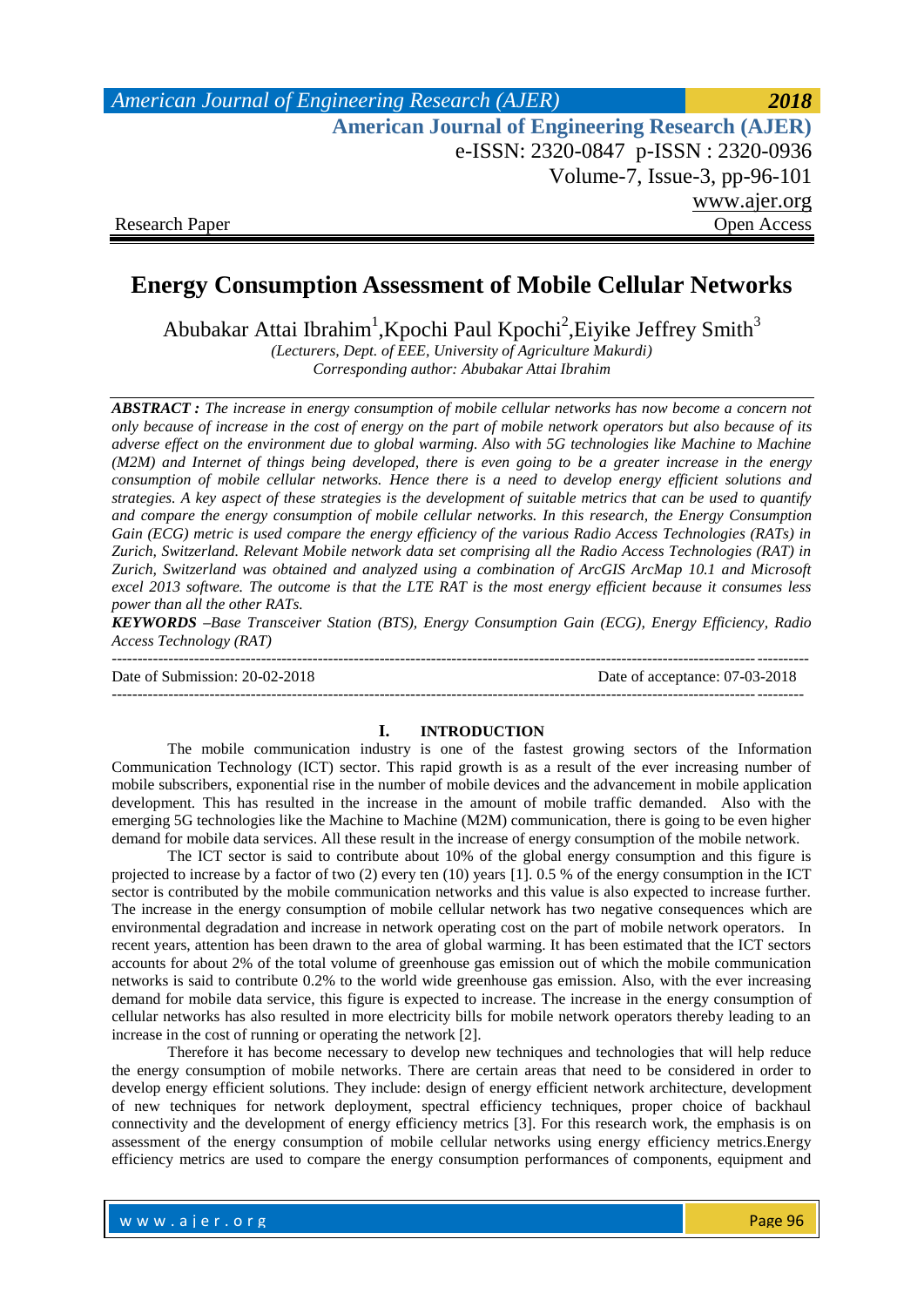systems or networks. A few energy efficiency metrics have been developed, however, there is yet to be a generally agreed upon metric to be used in for evaluating the energy efficiency at a network or system level.

## **II. BASE STATION SITE POWER CONSUMPTION MODEL**

Since the energy efficiency metrics of a mobile cellular network cannot be formulated with an understanding of the power consumption of the various components or subsystems of the base station, a brief review of base station components is considered in this session as well as the power models that exist.

The mobile cellular network consists of three distinct parts namely the user devices, the Radio Access Network and the core network [4]. The Radio Access Network (RAN) consumes the highest percentage of the energy with the base station accounting for about 60-80% of the total energy consumption of the radio access network [5]. Since the base station is the major contributor to the energy consumed in the radio access network, there is a need to investigate the energy consumed in the base station site in order to enable proper evaluation of the energy efficiency of the network.

To quantify the energy consumed by a base station site it is important to know the various subsystems or equipment that make up the base station site and their contributions to the total site power consumption. There seven major subsystems that are present in a base station site [5] are: Power amplifier (PA), Radio Frequency (RF) transceiver, antenna and feeder cable, the processing unit, backhaul, cooling unit and the power supply unit and backup batteries. Irrespective of the size, type or shape of the base station site, they all have these components installed.

## **2.2 RELATED WORKS ON POWER CONSUMPTION MODELS**

Developing models that can quantify the power consumption of a base station site is an ongoing research area. A review of various kinds of power consumption models that can be applied to all base station types is carried out in this section.

A linear power consumption model that relates the average power radiated in a BTS site to the average power consumed was proposed in [6]. The model is made up of two parts, the first parts deals with the effect of average RF radiated power on the overall BTS power consumption while the second part is the power consumed independent of transmit power. The impact of backhauling on the power consumption of heterogeneous networks was considered in [7] and a power consumption model which is an extension of [6] was developed by including the effect of backhaul. In [8] a sophisticated power model which maps the RF power radiated to the power supplied to a BTS site was proposed. This model takes all the components of BTS site into consideration except the power consumption of the backhaul. A parameterized base station power consumption model was introduced in [9]. It builds upon the model developed in [8] by including two other parameters: power amplifier output range and transmission bandwidth. In [10] a non-linear power consumption model has been proposed which can be used to evaluate the power consumption of LTE base stations. This model has the ability to accommodate a large set of parameters, however it is quite complex to apply. Another generic model was proposed in [11] using these parameters: power consumed by the RF module, system module, feeder cable loss and RRH and site cooling. It also takes into account the fixed and load dependent aspects of BTS power consumption. The Green Radio (GR) project also developed simple analytic power model similar to [11] that comprises all the BTS site subsystems. It considers the load dependent and independent power consumption as well as the impact of backhaul. This model is simple to implement and can be used to compute the power consumption of all base station types.]. A new power consumption model was also developed by IMEC [12]**.**  This power consumption model can accommodate a wide variety of network scenarios and can be applied to all base station types under different operation conditions. The future power consumption of base stations can also be estimated using this model.

## **III. ENERGY EFFICIENCY METRICS**

There are basically two ways of defining energy efficiency metrics. First, it can be defined as the ratio of the energy output to the energy input. Secondly, it can be defined with respect to performance in which case the energy efficiency is considered to be the ratio of a given network performance to the energy consumed in order to obtain that performance [3].

Energy efficiency metrics can be specified at three different levels namely:

- Component level (for wireless equipment subsystems e.g. power amplifier, antenna, etc.)
- Equipment level (e.g. base stations and wireless terminals)
- System or network level (for a group of equipment that form a network) [3].

Energy efficiency metrics play a major role in the quest to develop energy efficient solutions whether at the component, equipment or system level. They include:

 They enable us to evaluate and compare of the energy consumed in different components, equipment, systems or networks.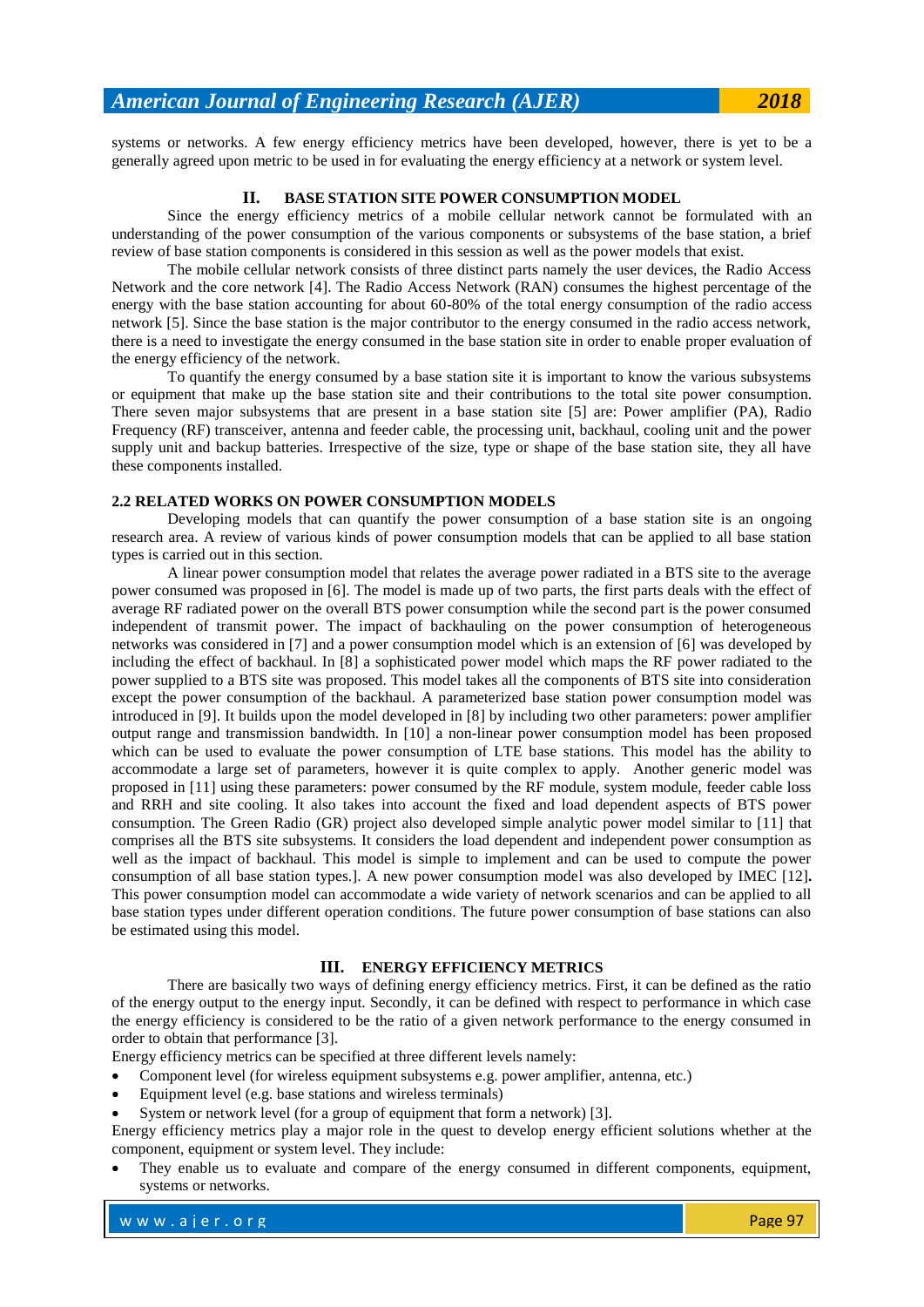- Energy efficiency metrics helps to examine the network architecture in order to detect certain parts of the network that consumes more energy thereby enabling their replacement with more energy efficient ones.
- They also help to quantify the gains obtained by adopting or utilizing energy efficient techniques in the design of networks [13].

According to [3] at the component level, most of the energy efficiency metrics have been fully developed but energy efficiency metric definition at the equipment and network level is not easy and straightforward. In the next section a review of the energy efficiency metrics used in literatures is carried out.

#### **3.1 RELATED WORKS ON ENERGY EFFICIENCY METRICS**

One of the most widely applied EE metric is the bit per joule metric. It is defined as the ratio of total volume of data transferred to the energy consumed within a given time interval. Its unit is in bits/joule or bits per second per watt. It is expressed mathematically as [14]:

$$
EE = \frac{overall data rate}{Total power consumed} = \frac{R_T}{P_T}
$$
 (bits/joule or bps/W)

This metric has been applied in many literatures and according to [3] is the will continue to be the basic energy efficiency metric in 4G networks and beyond. Despite the simplicity of this metric, it does not include network coverage hence it cannot be used to assess the energy efficiency of networks having different coverage areas. The notion of Area Power consumption was proposed in [6]. This is obtained by dividing the network average power consumption by the average area covered by the network. Its unit is in watts per square kilometer. It is defined as:

$$
\rho = \frac{P}{A} \quad (W/m^2)
$$

Where  $\rho$  represents the area power consumption, P is the average power consumption and A is the average cell coverage area. It is used in comparing the power consumption in heterogeneous networks with varying site density. The metric is mainly useful under low load conditions whereby network is limited by it coverage. However as observed in [8], this metric needs to be used in conjunction with other performance metrics as it cannot be used to successfully access the energy efficiency of two networks having different capacity or throughput. The concept of area energy efficiency [AEE] was introduced in [15]. It is an extension of the bit per Joule metrics with an inclusion of network coverage area. It is used to evaluate the energy efficiency of a network with respect to its size. The AEE can be defined as the bit/Joule/unit area that a cell can support. It is expressed as

$$
AEE = \frac{EE}{A} \quad (bit/joule/m^2)
$$

The Energy consumption rating (ECR) [16] metric relates the peak power consumption to the peak amount of data transferred in a given period of time. It is defined as

$$
ECR = \frac{E}{T} \quad (W/Gbps)
$$

Where E is the maximum energy consumption (Watts) and T is the peak throughput (Gbps). Thus the more efficient system is the one that has a lower value of ECR which implies that it uses less energy for data transfer. Its unit is in watts per Gigabyte per second. The ECR (Energy consumption rate) metrics used in Green radio Project is a slight variant the ECR (Energy consumption rating) because instead of using the peak values of power and capacity, they are replaced with their average values. That is [17]

$$
ECR = \frac{average power consumption}{average data rate} = \frac{E}{M} \quad (Joule/bit)
$$

They also introduced the ECG metric which is a comparison of the ECR of two system one being the reference system and the other is the one whose energy efficiency needs to be assessed. It is defined as [18]

$$
ECG = \frac{E_a}{E_b}
$$

Where  $E_a$  is the energy consumption of the reference system and  $E_b$  is the energy consumption of the system that is been tested.

They also developed the Energy Reduction Gain (ERG) metric which is derived from ECG metric [17], [18]. It is defined as

$$
ERG = \left(1 - \frac{1}{ECG}\right) \times 100\%
$$

In this research we going to make use of the Energy consumption gain (ECG) metric which is a comparison of the energy consumption of two different systems or networks.

where  $\mathcal{E}^{(0)}$  is the result of  $\mathcal{E}^{(0)}$ w w w . a jer. or g Page 98 and the second second service in the second second service in the Page 98 and the s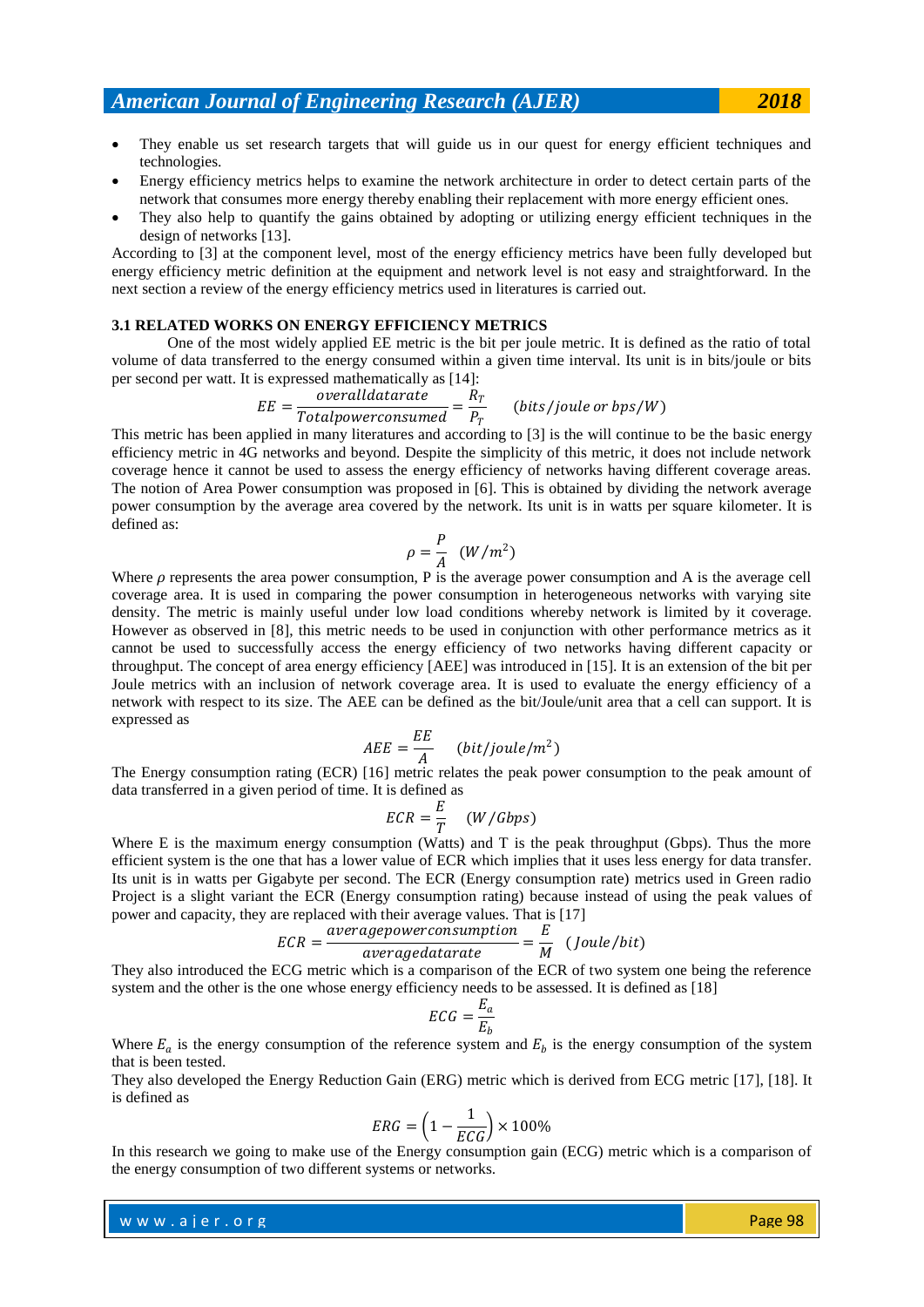### **IV. METHODOLOGY**

## **4.1 Metric Presentation**

**4.1.1 Base Station Site Energy Consumption**

The Green Radio model for base station site power consumption [4] is expressed as:

$$
P_{bts} = P_{ac} + P_{bh} + n_s \cdot \{P_{ps} + P_{pu}\} + \alpha \cdot n_s \cdot n_a \cdot \{P_{trx} + \frac{P_{tx}}{\eta_{pa} \cdot \eta_{cl}}\} \tag{1}
$$

Where:  $P_{bts}$  is the total power consumption of a base station site,  $P_{ac}$ ,  $P_{bh}$ ,  $P_{ps}$  and  $P_{pu}$  represents the power consumption of the air- conditioner, backhaul, power supply and processing unit,  $n<sub>s</sub>$  denotes the number of sectors in each base station site.  $P_{trx}$  and  $P_{tx}$  represents the power consumption of the transceiver and power amplifier,  $n_a$  denotes the number of antennas,  $\eta_{pa}$  and  $\eta_{cl}$  represents the power amplifier efficiency and the feeder cable efficiency respectively

The energy consumption of a BTS can be expressed as:

$$
E_{bts} = P_{rh} T_{rh} + P_{oh} T_{oh} \tag{2}
$$

Where  $E_{bts}$  denotes the energy consumption of the BTS,  $P_{rh}$  and  $P_{oh}$  represents the load-dependent (radio head) and the load-independent (overhead) power consumptions respectively.  $T_{rh}$  and  $T_{oh}$  represents the periods of time in which the radio head and overhead power is consumed. Hence for a Radio access network (RAN) made up of *n* homogeneous base station sites, its total energy consumption,  $E_{RAN}$  can be expressed as:  $E_{RAN} = n \cdot E_{bts}$ 

Substituting the expression for  $E_{bts}$  from (2) gives;

$$
E_{RAN} = n \cdot (P_{rh} T_{rh} + P_{oh} T_{oh})
$$
\n
$$
E_{RAN} = n \cdot (P_{rh} T_{rh} + P_{oh} T_{oh})
$$
\n
$$
E_{RAN} = n \cdot (P_{rh} T_{rh} + P_{oh} T_{oh})
$$
\n
$$
(4)
$$

Where  $n$  is the total number of base stations in the RAN

### **4.1.2 Energy Consumption Gain (ECG)**

The figure of Merit known as the Energy Consumption Gain (ECG) can be defined as the ratio of the energy consumption of two systems or network [17]. It is used to compare the energy consumption of two different systems, networks or configurations. It can be mathematically expressed as:

EnergyconsumptionGain(ECG) = 
$$
\frac{E_{system 1}}{E_{system 2}}
$$
 (5)

Where  $E_{system 1}$  is the energy consumption of system 1 and  $E_{system 2}$  is the energy consumption of system 2. Applying the ECG figure of merit to two different homogeneous RANs,  $RAN_1$  and  $RAN_2$  with each consisting of a number of base stations represented by  $n_1$  and  $n_2$  respectively gives:

$$
ECG_{RAN} = \frac{E_{RAN1}}{E_{RAN2}} = \frac{n_1 \cdot E_{bts1}}{n_2 \cdot E_{bts2}} = \frac{n_1 \cdot (P_{rh1}T_{rh1} + P_{oh1}T_{oh1})}{n_2 \cdot (P_{rh2}T_{rh2} + P_{oh2}T_{oh2})}
$$
(6)  
The load activity factor  $\alpha = \frac{T_{rh}}{T_{oh}}$  which means that  $T_{rh} = \alpha \cdot T_{oh}$ 

Substituting (7) in (6) gives

$$
ECG_{RAN} = \frac{n_1 \cdot (P_{rh1}T_{rh1} + P_{oh1}T_{oh1})}{n_2 \cdot (P_{rh2}T_{rh2} + P_{oh2}T_{oh2})} = \frac{n_1 \cdot (P_{rh1}(\alpha_1 \cdot T_{0h1}) + P_{oh1}T_{oh1})}{n_2 \cdot (P_{rh2}(\alpha_2 \cdot T_{0h2}) + P_{oh2}T_{oh2})} = \frac{n_1 \cdot (\alpha_1 \cdot P_{rh1} + P_{oh1}) \cdot T_{oh1}}{n_2 \cdot (\alpha_2 \cdot P_{rh2} + P_{oh2}) \cdot T_{oh2}}
$$
(8)

Assuming that the observation period of time when the load-independent power is consumed for both systems is the same i.e.  $T_{oh1} = T_{oh2} = T_{oh}$ , then equation (8) then becomes:

$$
ECG_{RAN} = \frac{E_{RAN1}}{E_{RAN2}} = \frac{n_1 \cdot (\alpha_1 \cdot P_{rh1} + P_{oh1}) \cdot T_{oh}}{n_2 \cdot (\alpha_2 \cdot P_{rh2} + P_{oh2}) \cdot T_{oh}} = \frac{n_1 \cdot P_{bts1}}{n_2 \cdot P_{bts2}} = \frac{P_{RAN1}}{P_{RAN2}}
$$
(9)  
Where  $P_{bts} = \alpha_1 \cdot P_{rh1} + P_{oh1}$  is the power consumption of a base station site.

Extending the above formulation in (7) to compute the ECG of two different Radio Access Technologies (RATs),  $RAT_1$  and  $RAT_2$  each made up of heterogeneous base stations types gives

$$
ECG_{RAT} = \frac{\overline{E}_{RAT1}}{E_{RAT2}} = \frac{P_{RAT1}}{P_{RAT2}}
$$
(10)

Where  $P_{RAT}$  in this case is expressed as

$$
P_{RAT} = \sum_{i}^{m} n_i P_i \tag{11}
$$

Where m denotes the number of BTS site types in the RAT,  $n_i$  is the number of each base station type (denoted byi) and  $P_i$  denotes the power consumption of each base station type. Expanding equation (10) gives

where  $\mathcal{E}^{(0)}$  is the result of  $\mathcal{E}^{(0)}$ w w w . a jer. or g Page 99 version of the state of the state of the state  $\sim$  Page 99 version of the state  $\sim$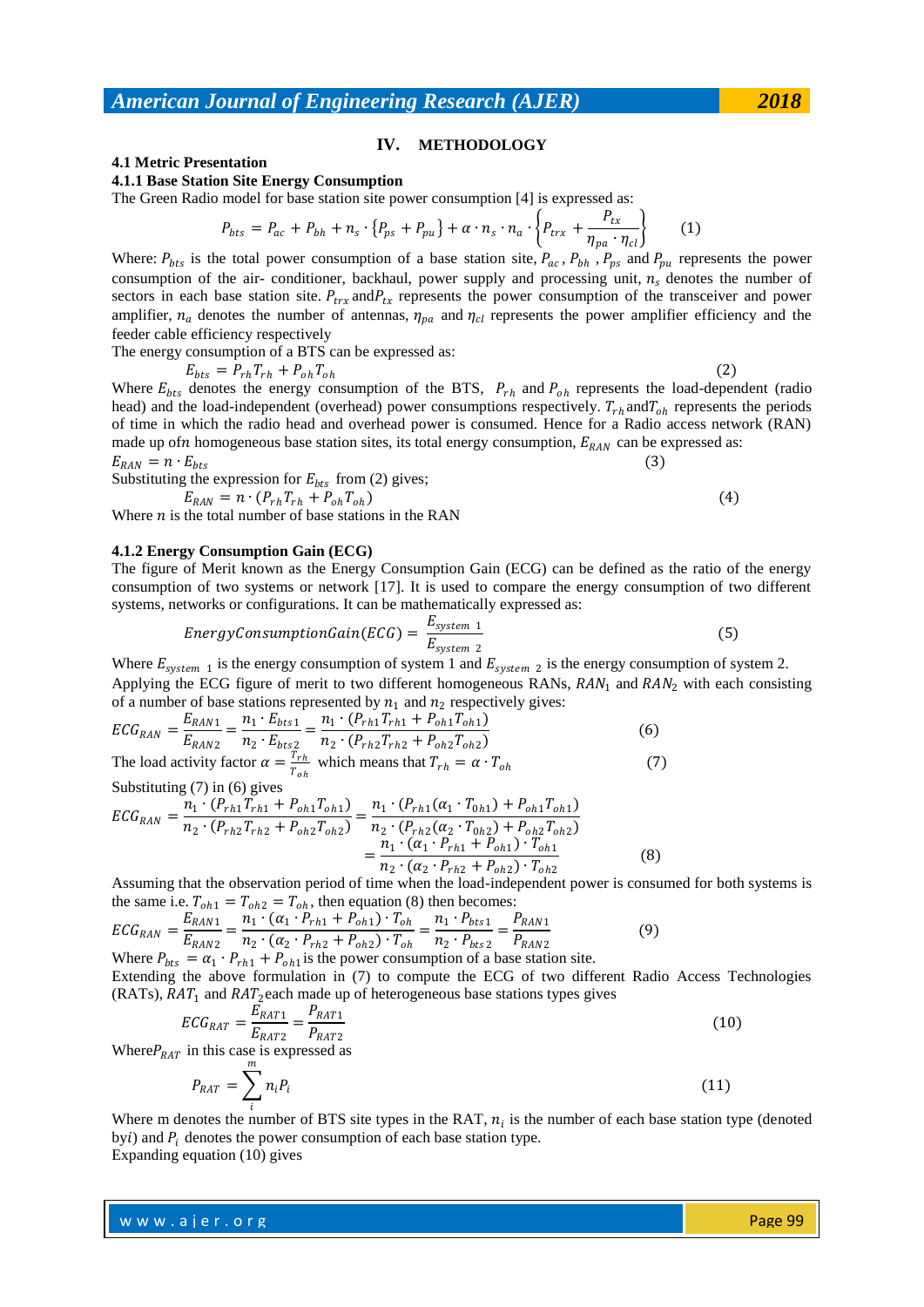$EG_{RAT} = \frac{E_{RAT1}}{F_{RAT1}}$  $\frac{E_{RAT1}}{E_{RAT2}} = \frac{P_{RAT1}}{P_{RAT2}}$  $\frac{P_{RAT1}}{P_{RAT2}} = \frac{\sum_{i=1}^{m} n_{1i} P_{1i}}{\sum_{i=1}^{m} n_{2i} P_{2i}}$  $\sum_{i=1}^{m} n_{2i} P_{2i}$ 

(12)

Where the first subscripts (1 and 2) in the numerator and denominator is used to differentiate between  $RAT_1$ and  $RAT_2$ .

## **4. 2 Data Collection**

The telecommunication regulatory authority web pages of different countries like Japan, Korea, Sweden, Switzerland were visited and email sent to relevant contacts. Also a search was carried out for journals were relevant data have been used. At the end of the search, the dataset from Zurich canton in Switzerland was obtained. The data set contained all the base stations in Bern which were categorized according to their technologies (GSM, UMTS, and LTE), locations (X Y coordinates) and the total power consumption (represented by power codes  $1 < P1 \le 10W$ ,  $10 < P2 \le 100W$ ,  $100 < P3 \le 1000W$ ,  $P4 > 1000W$  and above).

## **4.3 Determination of total power consumption of each RAT in Switzerland**

To obtain the total power consumption of all base stations belonging to each RAT the following procedure was carried out:

 Grouping the base stations in each RAT according to the power consumption denoted by their power code P1 to P4 using Microsoft excel 2013.

Assigning of specific values for P1 to P4 (P1=10W, P2=55W, P3=550W, P4 = 1350W). The values of P1 to P4 for each base station type was selected using the IMEC power model [12] by selecting the base station parameters for earlier years like 2010.

 There after the formula for calculating the total power consumption of a RAT as developed in equation (12) was applied.

#### **V. RESULTS**

The tables below show the total power consumption of each of the Radio Access Technology (RAT) in Zurich, Switzerland. The total power consumption of each RAT is displayed in the TABLES 1-3:

| <b>POWERCODE</b> | Powercode value<br>$(P_i)$ | No. of BTS<br>$(n_i)$ | consumption<br>per<br>power<br>power code $(n_i P_i)$ |
|------------------|----------------------------|-----------------------|-------------------------------------------------------|
| P <sub>1</sub>   | 10                         | 577                   | 5770                                                  |
| P <sub>2</sub>   | 55                         | 106                   | 5830                                                  |
| P <sub>3</sub>   | 550                        | 982                   | 540100                                                |
| P <sub>4</sub>   | 1350                       | 95                    | 128250                                                |
|                  |                            | $n_i = 1760$<br>i = 1 | $\sum_{i=1}^{4} n_i P_i = 679950W$                    |

**Table 1: Total power consumption of GSM RAT**

| <b>POWERCODE</b> | Powercode value<br>$(P_i)$ | No. of BTS<br>$(n_i)$ | power consumption per power<br>code $(n_iP_i)$ |
|------------------|----------------------------|-----------------------|------------------------------------------------|
| P <sub>1</sub>   | 10                         | 114                   | 1140                                           |
| P <sub>2</sub>   | 55                         | 28                    | 1540                                           |
| P <sub>3</sub>   | 550                        | 735                   | 404250                                         |
| <b>P4</b>        | 1350                       | 466                   | 629100                                         |
|                  |                            | $n_i = 1343$<br>i = 1 | $\sum_{i=1}^{4} n_i P_i = 1036030W$            |

**Table 2: Total power consumption of UMTS RAT**

| Table 3: Total power consumption of LTE RAT |  |  |  |  |  |  |  |  |
|---------------------------------------------|--|--|--|--|--|--|--|--|
|---------------------------------------------|--|--|--|--|--|--|--|--|

| <b>POWERCODE</b> | Powercode value<br>$(P_i)$ | No. of BTS<br>$(n_i)$      | power consumption per power<br>code $(n_iP_i)$ |
|------------------|----------------------------|----------------------------|------------------------------------------------|
| P <sub>1</sub>   | 10                         | 27                         | 270                                            |
| P <sub>2</sub>   | 55                         | 25                         | 1375                                           |
| P <sub>3</sub>   | 550                        | 836                        | 459800                                         |
| <b>P4</b>        | 1350                       | 83                         | 112050                                         |
|                  |                            | $\sum_{i=1}^{4} n_i = 971$ | $\sum_{i=1}^{4} n_i P_i = 573495W$             |

The result of the power consumption comparison of the RATs in Switzerland using the energy consumption gain (ECG) figure of merit is presented in TABLE 4. The UMTS power consumption was chosen as the base line RAT because it has the highest power consumption.